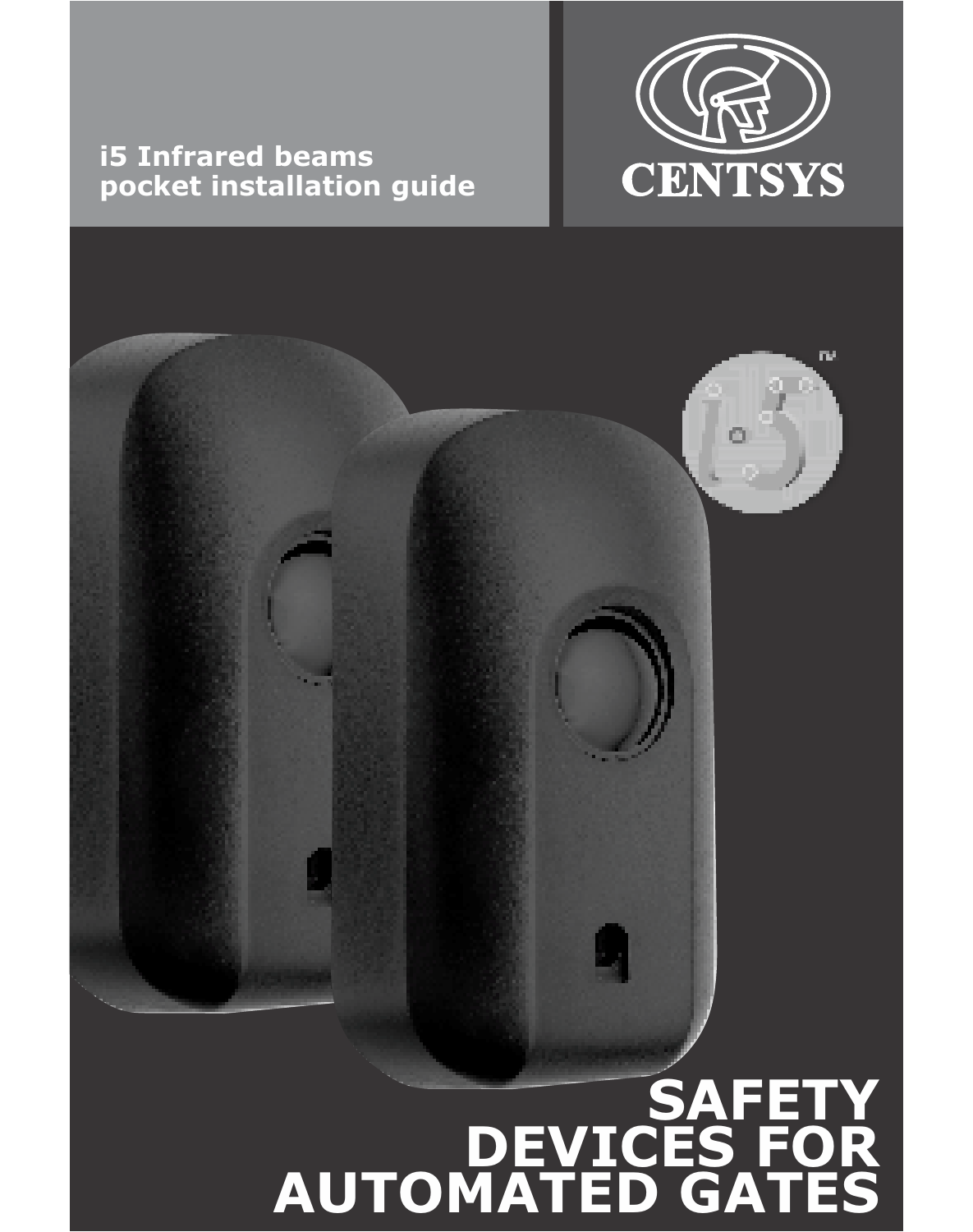## **1. Introduction**

The **i5** infrared beams are designed to provide optimum safety by detecting the presence of a person or vehicle traversing the path of a moving gate or door. The beams can be interfaced with most automation equipment. They can also be used to enhance the security of the automation by enabling the Intruder Detection Alarm function inherent in many of the later CENTSYS gate operator controllers, as well as external alarms and buzzers by means of either a normally-open or normally-closed potential-free contact.

## **2. Safety Instructions**



- 1. All installation, repair, and service work to this product must be done by a suitably qualified person.
- 2. Do not in any way modify the components of the system.
- 3. Do not leave packing materials (plastic, polystyrene, etc.) within reach of children as such materials are potential sources of danger.
- 4. Dispose of all waste products like packaging materials, according to local regulations.
- 5. CENTSYS does not accept any liability caused by improper use of the product, or for use other than that for which the automated system was intended.
- 6. This product was designed and built strictly for the use indicated in this documentation. Any other use, not expressly indicated here, could compromise the service life/operation of the product and/or be a source of danger.
- 7. Anything not expressly specified in these instructions is not permitted.

# **3. Icons used in this guide**



This icon denotes variations and other aspects that should be considered during installation



**This icon indicates warning, caution or attention! Please take special note of critical aspects that MUST be adhered to in order to prevent injury**

## **Operation >**

The i5 infrared beam consists of a transmitter and receiver unit mounted on opposite sides of an entrance. The transmitter sends a modulated infrared beam to the receiver module. When the beam is interrupted the receiver changes the state of an internal relay. The contacts of the relay are potential-free and can be wired as normally-open or normally-closed.

# **5. Technical specifications**

| Power supply          | 12V - 24V DC/AC                              |
|-----------------------|----------------------------------------------|
| Power consumption     | Transmitter - 21mA,<br>Receiver - 43mA @ 12V |
| Maximum distance      | 40m                                          |
| Alignment             | Automatic - $9m^2$ @ 10m#                    |
| Output contact rating | 5A @ 220V AC (non<br>inductive)              |
| Operating temperature | 15°C to 55°C                                 |
| Operating humidity    | 0% - 90% (non condensing)                    |
| Degree of protection  | <b>IP54</b>                                  |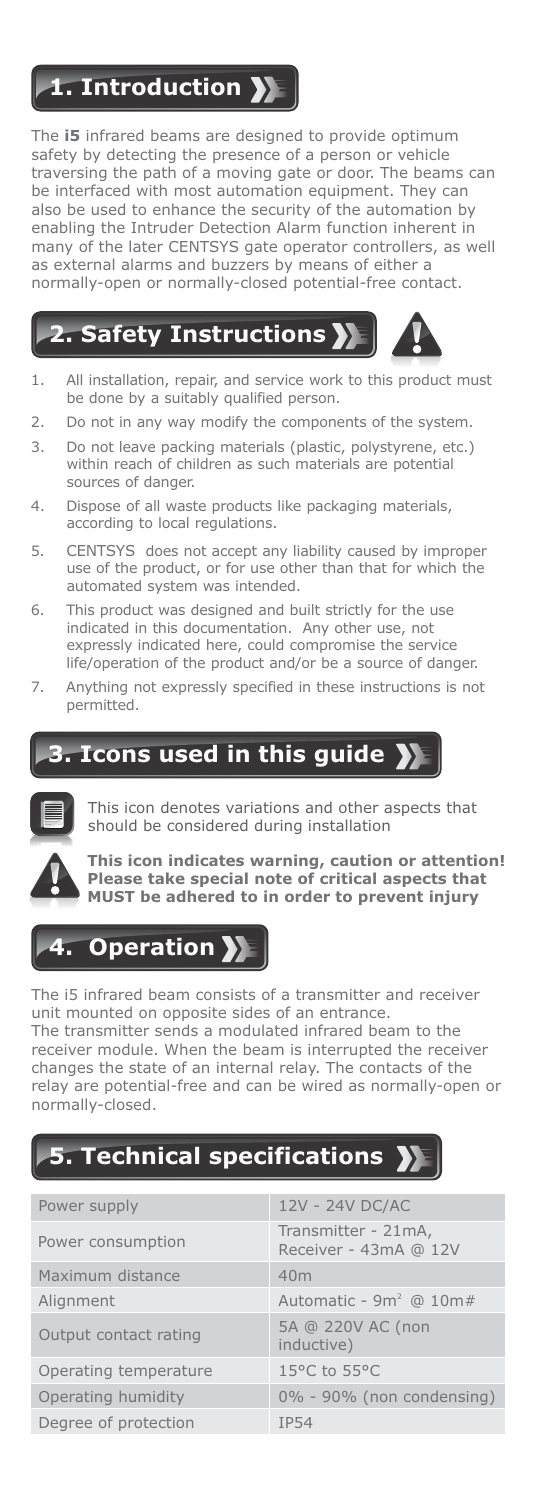## **Wiring Route**

#### **Option 1: External wire**

10a. Route the cables through the cable cut-out as shown in the illustration providing 12-24 V DC/AC to both the receiver and transmitter.

#### **Option 2: Reticulated wire**

10b. The cable can also be routed through the hole in the moulding of the back of the enclosure.



#### **PCB connections**



It is very important to align the transmitter and the receiver beams. Under certain conditions (distance >10m) it may be necessary to fit the cover to achieve alignment

#### **Transmitter**

11. Terminate wires on to the transmitter PCBs prior to clipping back into enclosure as shown in the wiring diagram.



#### **Receiver**

- 12. Terminate wires on to the receiver PCBs prior to clipping back into enclosure as shown in the wiring diagram.
- 13. Replace the cover and screw back the fastener and the screw-hole cover.



#### **Indicators**

 Both the receiver and transmitter are fitted with a green **LED** indicator



- The **LED** in the transmitter illuminates when the power supply is **ON**, and the receiver **LED** illuminates when the beams are aligned
- A separate wire should be used to obtain **COMMON**, as this ensures the beams are tested accurately by the Beam Test function inherent in many of the later CENTSYS gate operator controllers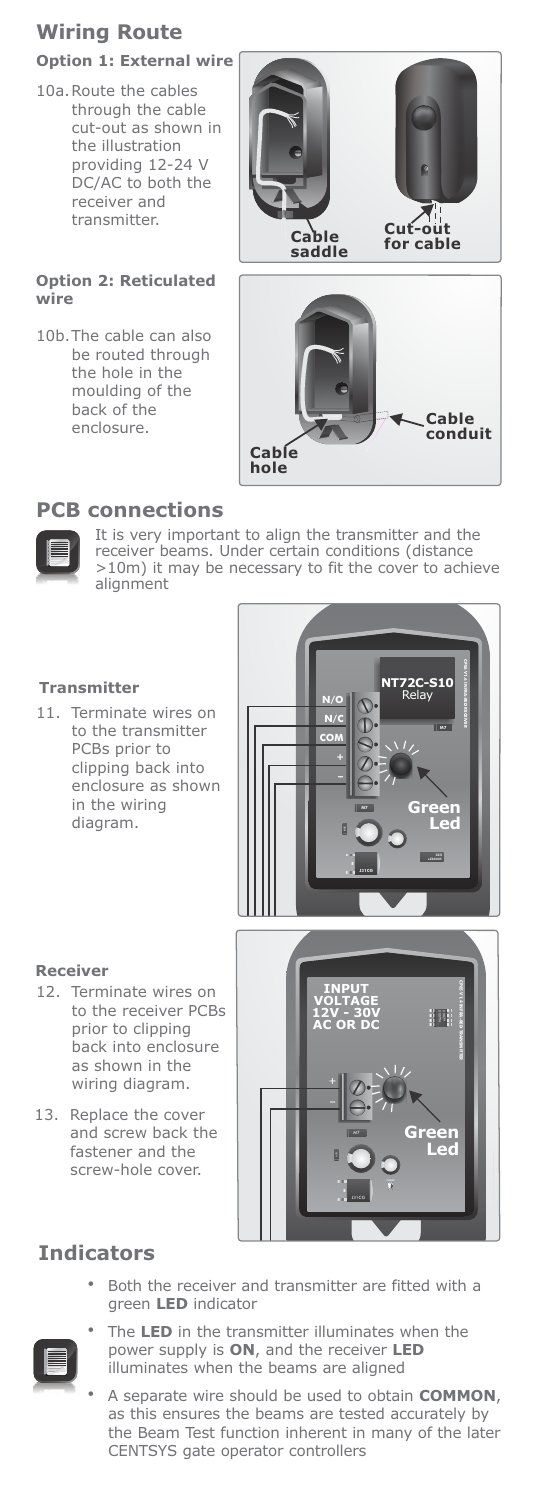# **6.Installation**

1. The first step when installing the i5 infrared beams is to obtain maximum alignment.



The transmitter and receiver are typically mounted directly opposite one another, but some leeway is given in the form of a wide beam being cast should absolute alignment not be possible





CENTSYS recommends the height of 750mm, but the height of the beam must be tailored to suit the specific requirements of the installation

#### **Remove cover and prepare for mounting**



- 2. Unclip screw-hole cover piece.
- 3. Unscrew cover retaining fastener.
- 4. Lift off cover.
- 5. Unclip PCB and remove.
- 6. Place self-adhesive pads onto back of enclosure







### **Mounting**

- 7. Mark position of unit.
- 8. Use 5mm masonry bit to drill hole in wall.
- 9. Mount using fastener provided.